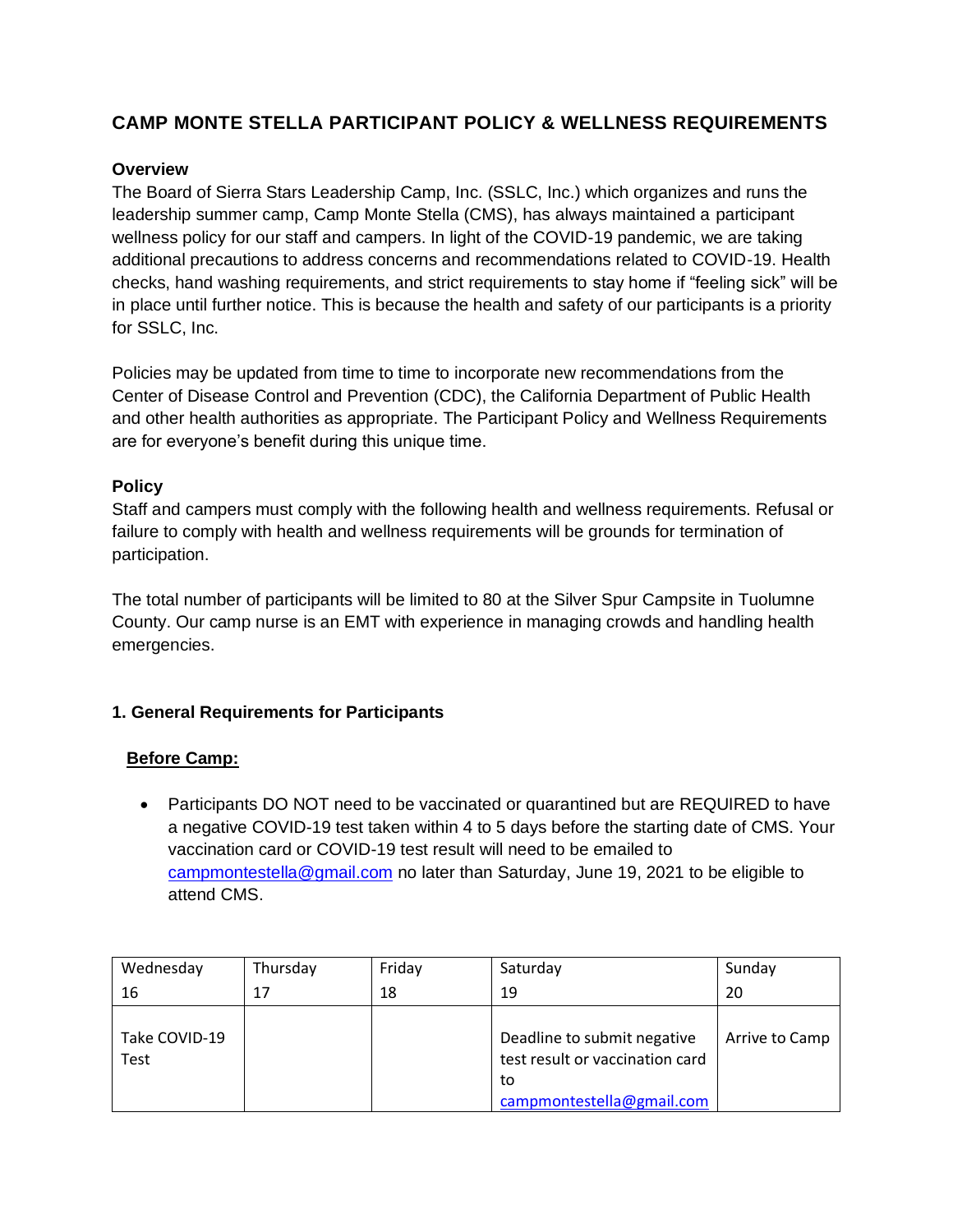- The camp fee will be refunded in full if a camper tests positive for COVID-19 before the start date of CMS.
- All fees will be refunded in full if we decide to close the in-person camp.
- Do not attend camp if you or a household member are sick, "high-risk", and have any symptoms of illness, or have been directed by health authorities to quarantine or isolate.

# **At Camp:**

Drop off

- We will only allow curbside drop-off and pick-up for all campers at the campsite. All others involved in transporting the camper must remain in their respective vehicles.
- Before exiting the vehicle, a pre-screen temperature check is required for all participants.
- Participants who show symptoms during the pre-screen will be asked to leave the camp, along with everyone else in the vehicle. A full refund will be made.
- Visitors are not allowed into camp.

Daily:

- A daily health screen by the camp nurse will be conducted for the duration of camp.
- Participants are to wear a face covering as directed by staff. The only mask-less activity that is permitted is swimming.
- Wash or clean hands frequently and as directed by staff.
- Comply with any social distancing protocols specified by staff or facility signage.
- The staff of CMS will aim to keep campers in their specific cohorts as far as possible and may be required to modify events that typically draw large gatherings as necessary.
- Participants who become sick during camp must comply with staff direction regarding their illness. Symptomatic campers will be directed to leave communal areas, or isolate in a separate cabin while parents will be required to immediately pick-up campers. Staff may need to isolate an entire cabin should there be any indications of wider exposure of symptoms.
- Given the unpredictable nature of the pandemic, participants should be aware that programming may change or be forced to close in the event of exposures

# **After Camp:**

• We will contact participants after they depart CMS to monitor any post-camp outbreaks. If any positive tests are reported, families of participants will be notified of possible exposure. The same procedure will be followed in the event of a positive test being reported during camp.

## **2. Stay Home When Participant or Household Members are Sick or Show Symptoms of Illness**

• Common symptoms of COVID-19 include cough, shortness of breath or difficulty breathing, fever, chills, muscle pain, sore throat, new loss of taste or smell, and gastrointestinal symptoms like nausea, vomiting, or diarrhea.